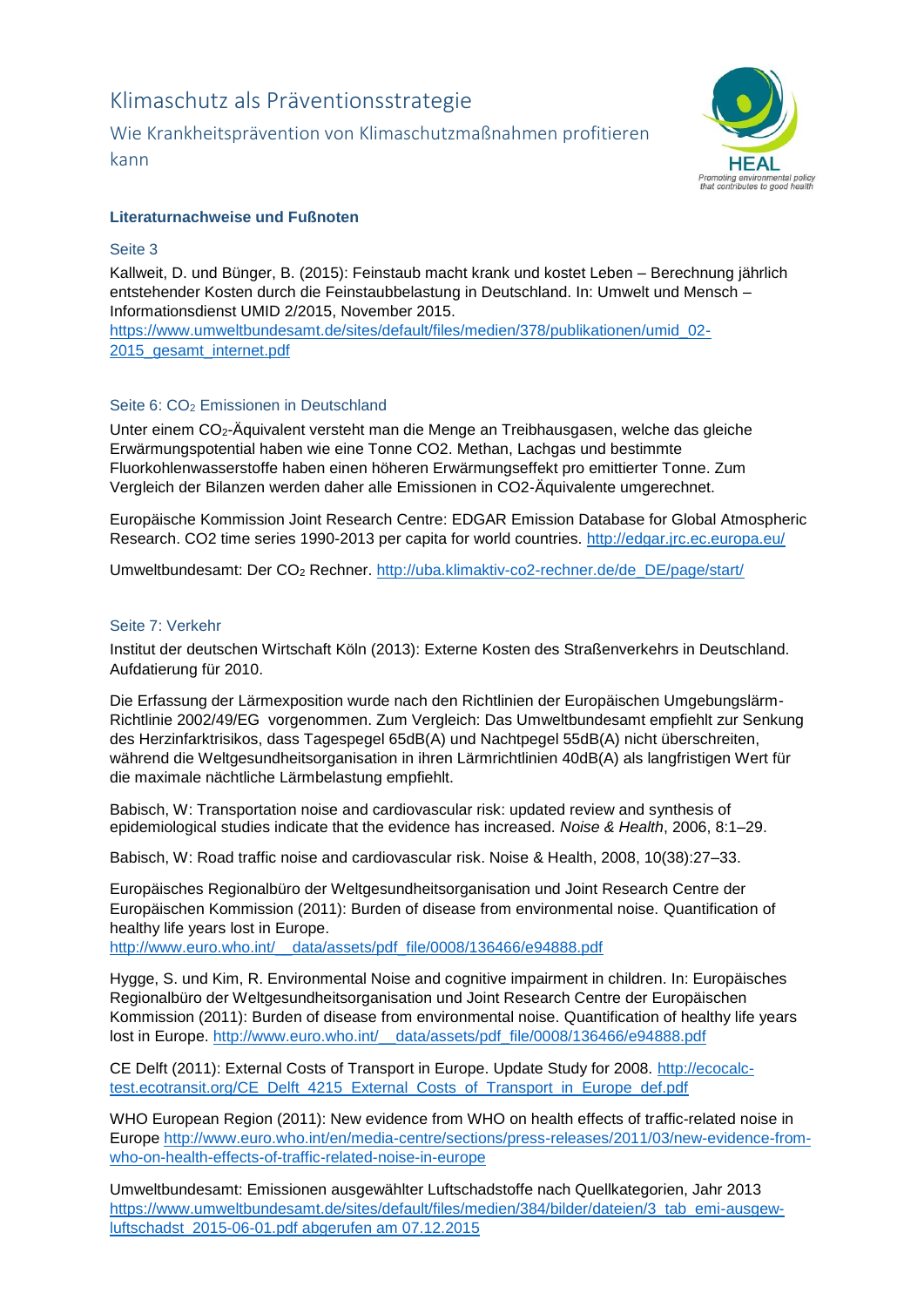Weinmayr, G./Hennig, F. et al. (2015): Long-term exposure to fine particulate matter and incidence of type 2 diabetes mellitus in a cohort study: effects of total and traffic-specific air pollution. Environmental Health 201514:53, DOI: 10.1186/s12940-015-0031-x

## Seiten 8 und 9: Luftverschmutzung

International Agency for Research on Cancer (2013): Outdoor air pollution a leading environmental cause of cancer deaths. Press release, 17 October 2013. [http://www.iarc.fr/en/media](http://www.iarc.fr/en/media-centre/iarcnews/pdf/pr221_E.pdf)[centre/iarcnews/pdf/pr221\\_E.pdf](http://www.iarc.fr/en/media-centre/iarcnews/pdf/pr221_E.pdf)

WHO (2014): 7 million premature deaths annually linked to air pollution. News release, 25 March 2014, Geneva.<http://www.who.int/mediacentre/news/releases/2014/air-pollution/en/>

Langrish, J.P./Bosson, J./Unosson, J. et al. (2012): Cardiovascular effects of particulate air pollution exposure: time course and underlying mechanisms. Journal of Internal Medicine, September 2012; 272(3): 224–239. doi: 10.1111/j.1365-2796.2012.02566.x

WHO European Region (2013): "There is also strong evidence from epidemiological studies that daily (24-hour average) exposures to PM are associated with both mortality and morbidity immediately and in subsequent days. Repeated (multiple day) exposures may result in larger health effects than the effects of single days.", page 11, Review of evidence on health aspects of air pollution (REVIHAAP project) technical report

Kallweit, D. und Bünger, B. (2015): Feinstaub macht krank und kostet Leben – Berechnung jährlich entstehender Kosten durch die Feinstaubbelastung in Deutschland. In: Umwelt und Mensch – Informationsdienst UMID 2/2015, November 2015.

[https://www.umweltbundesamt.de/sites/default/files/medien/378/publikationen/umid\\_02-](https://www.umweltbundesamt.de/sites/default/files/medien/378/publikationen/umid_02-2015_gesamt_internet.pdf) [2015\\_gesamt\\_internet.pdf](https://www.umweltbundesamt.de/sites/default/files/medien/378/publikationen/umid_02-2015_gesamt_internet.pdf)

Kallweit, D. und Wintermeyer, D. (2015): Berechnung der gesundheitlichen Belastung der Bevölkerung in Deutschland durch Feinstaub (PM 10).

[http://www.umweltbundesamt.de/sites/default/files/medien/360/publikationen/berechnung\\_belastung\\_f](http://www.umweltbundesamt.de/sites/default/files/medien/360/publikationen/berechnung_belastung_feinstaub_dtl_s_18-24.pdf) einstaub\_dtl\_s\_18-24.pdf

Umweltbundesamt: Luftqualität 2013 Vorläufige Auswertung. [http://www.umweltbundesamt.de/sites/default/files/medien/377/publikationen/uba](http://www.umweltbundesamt.de/sites/default/files/medien/377/publikationen/uba-hintergrundpapier_luftqualitaet_2013_vorl.pdf)[hintergrundpapier\\_luftqualitaet\\_2013\\_vorl.pdf](http://www.umweltbundesamt.de/sites/default/files/medien/377/publikationen/uba-hintergrundpapier_luftqualitaet_2013_vorl.pdf)

WHO (2014): 7 million premature deaths annually linked to air pollution. News release, 25 March 2014, Geneva.<http://www.who.int/mediacentre/news/releases/2014/air-pollution/en/>

DALYs werden berechnet als die Summe der durch vorzeitige Todesfälle verlorenen Lebensjahre und der aufaddierten Dauer chronischer Erkrankungen (YLD). Ein DALY kann auch grob als Verlust eines gesunden Lebensjahres beschrieben werden, resultierend aus Unterschied zwischen dem aktuellen Gesundheitsstatus und einem idealen Gesundheitsstatus der Bevölkerung. Ein YLD ist durch die Dauer der Erkrankung in Jahren, der Zahl der Fälle (Inzidenz) und die Schwere der Erkrankung (Faktor zwischen 0 und 1) definiert. Für eine Kostenabschätzung der zusätzlichen Morbidität gibt es bisher keine einheitliche Methodik innerhalb der Europäischen Region, für welche die WHO-Studie angefertigt wurde. Eine grobe Schätzung wird mit 10% der Mortalitätskosten vorgeschlagen. Dies ergäbe für Deutschland weitere 14 bis 17 Milliarden US Dollar und somit ungefähre Gesamtkosten von 159-188 Milliarden US-Dollar für das Jahr 2010.

WHO European Region (2013): "5. additional studies linking long-term exposure to PM2.5 to several new health outcomes, including atherosclerosis, adverse birth outcomes and childhood respiratory disease; and 6. emerging evidence that also suggests possible links between long-term PM2.5 exposure and neurodevelopment and cognitive function, as well as other chronic disease conditions, such as diabetes." page 13, REVIHAAP technical report.

Dadvand, P./Parker, J./Bell, M.L. et al. (2013): Maternal Exposure to Particulate Air Pollution and Term Birth Weight: A Multi-Country Evaluation of Effect and Heterogeneity. Environmental Health Perspectives Online. http://dx.doi.org/10.1289/ehp.1205575; veröffentlicht am 6. Februar 2013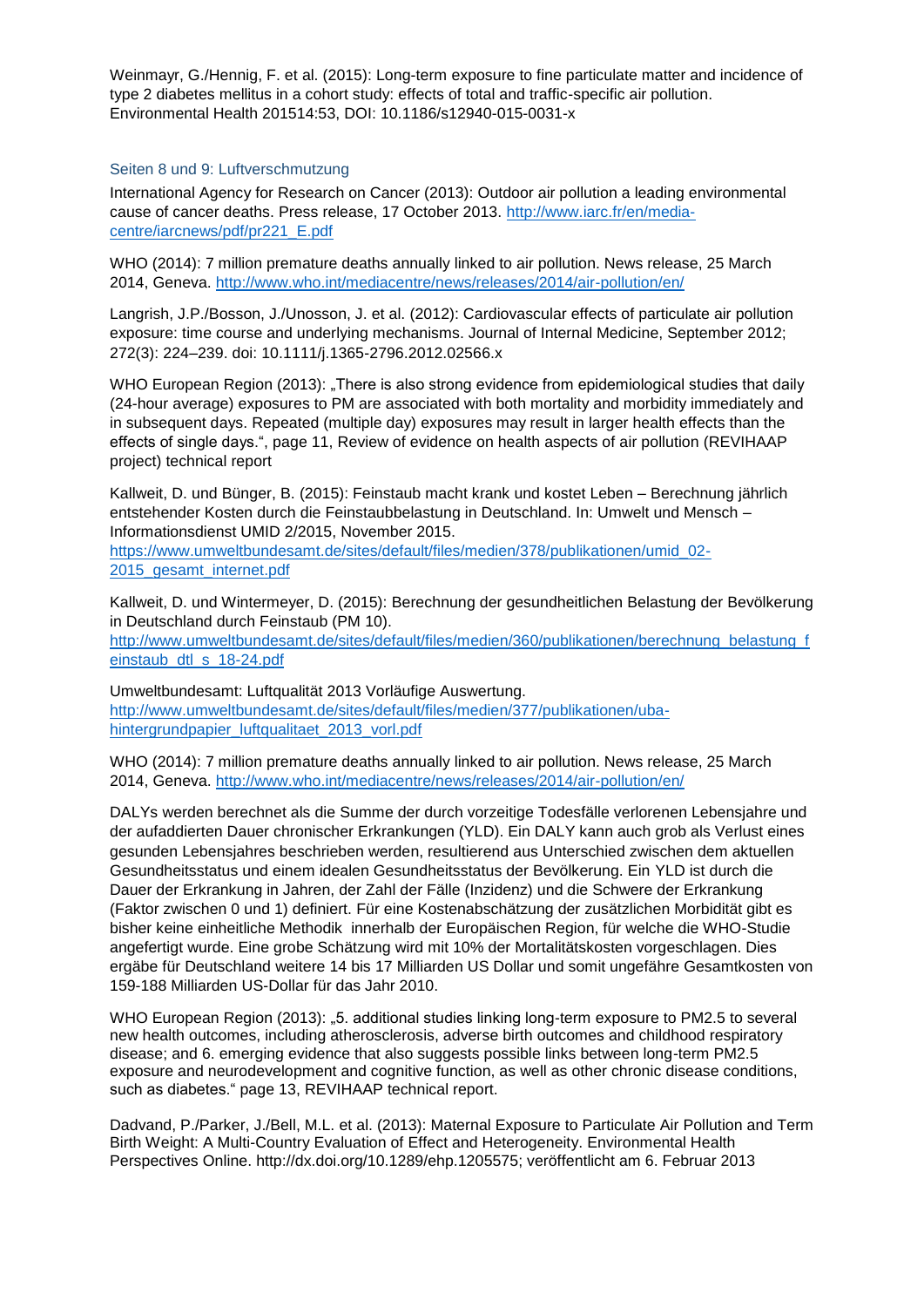Olsson D./Mogren, I./Forsberg, B. (2013): Air pollution exposure in early pregnancy and adverse pregnancy outcomes: a register-based cohort study. British Medical Journal BMJ Open, veröffentlicht am 5. Februar 2013. [http://bmjopen.bmj.com/content/3/2/e001955.abstract.](http://bmjopen.bmj.com/content/3/2/e001955.abstract)

Barouki, R./Gluckman, P.D./Grandjean, P. et al. (2012): Developmental origins of non-communicable disease: Implications for research and public health. Environmental Health, 2012, 11: 42; <http://www.ehjournal.net/content/11/1/42/abstract>

Balbus, J.M./Barouki, R./Birnbaum, L.S. et al. (2013): Early-life prevention of non-communicable diseases. The Lancet, 381(9860): 3–4; Online-Veröffentlichung vom 5. Januar 2013; doi: 10.1016/S0140-6736(12)61609-2

Eze, I.C./Schaffner, E. et al. (2014): Long - term air pollution exposure and diabetes in a population based Swiss cohort. Environment International 2014; 70: 95 – 105

Weinmayr, G./Hennig, F. et al. (2015): Long-term exposure to fine particulate matter and incidence of type 2 diabetes mellitus in a cohort study: effects of total and traffic-specific air pollution. Environmental Health 2015; 14:53; doi:10.1186/s12940-015-0031-x

#### Seite 10: Klimafreundliche Verkehrskonzepte

Vergleich mit einer durchschnittlichen Nutzung verschiedener Verkehrsmittel für die gleichen Wege. European Cyclists Federation (2013): Calculating the economic benefits of cycling in EU-27. Brüssel, Juni 2013. [http://www.ecf.com/wp-content/uploads/ECF\\_Economic-benefits-of-cycling-in-EU-27.pdf](http://www.ecf.com/wp-content/uploads/ECF_Economic-benefits-of-cycling-in-EU-27.pdf)

European Cyclists Federation [http://www.ecf.com/wp-content/uploads/ECF\\_Economic-benefits-of](http://www.ecf.com/wp-content/uploads/ECF_Economic-benefits-of-cycling-in-EU-27.pdf)[cycling-in-EU-27.pdf](http://www.ecf.com/wp-content/uploads/ECF_Economic-benefits-of-cycling-in-EU-27.pdf)

Die Schätzung für verringerte Mortalität wurde aus drei Kohortenstudien aus Kopenhagen abgeleitet, die regelmäßiges Radfahren unabhängig von zusätzlicher anderer körperlicher Aktivität mit einem 28% niedrigeren relativen Risiko für allgemeine Mortalität in Verbindung brachten: Andersen LB et al., All-Cause Mortality Associated With Physical Activity During Leisure Time, Work, Sports, and Cycling to Work, Arch Intern Med. 2000;160(11):1621-162

Bonaiuti D, Shea B, et al. (2002) : Exercise for preventing and treating osteoporosis in postmenopausal women. Cochrane Database of Systematic Reviews 2002, Issue 2. Art. No.: CD000333.

Verkehrsclub Deutschland (2010): Gewinnfaktor Fahrrad. [https://www.vcd.org/fileadmin/user\\_upload/Redaktion/Publikationsdatenbank/Radverkehr/VCD\\_Positio](https://www.vcd.org/fileadmin/user_upload/Redaktion/Publikationsdatenbank/Radverkehr/VCD_Position_Gewinnfaktor_Fahrrad_2010.pdf) [n\\_Gewinnfaktor\\_Fahrrad\\_2010.pdf](https://www.vcd.org/fileadmin/user_upload/Redaktion/Publikationsdatenbank/Radverkehr/VCD_Position_Gewinnfaktor_Fahrrad_2010.pdf)

Hartog, J.J./Boogaard, H./Nijland, H./Hoek, G. (2011): Do the health benefits of cycling outweigh the risks? Ciência & Saúde Coletiva 2011 Dec;16(12):4731-44.

#### Seite 11: Energie

Arbeitsgemeinschaft Energiebilanzen (2015): Bruttostromerzeugung in Deutschland ab 1990 nach Energieträgern.<http://www.ag-energiebilanzen.de/>

Zum Beispiel meldete das Kraftwerk Jänschwalde im Jahr 2013 unter anderem Emissionen von 23.100 Tonnen Schwefeldioxid, 20.500 Tonnen Stickoxide, 675 Tonnen Feinstaub, 330 Kilogramm Quecksilber, 121 Kilogramm Arsen und 1,16 Tonnen Blei. Quelle:<http://thru.de/>

Die Europäische Umweltagentur berechnet regelmäßig die gesundheitlichen und anderen externen Kosten von industriellen Punktquellen für Luftschadstoffe, wobei Kohlekraftwerke die obersten 30 oder 40 Plätze dominieren. Vgl. [http://www.eea.europa.eu/media/newsreleases/industrial-air-pollution-has](http://www.eea.europa.eu/media/newsreleases/industrial-air-pollution-has-high)[high](http://www.eea.europa.eu/media/newsreleases/industrial-air-pollution-has-high)

Beckers, R./Heidemeier, J. und Hilliges, F. für das Umweltbundesamt: Kohlekraftwerke im Fokus der Quecksilberstrategie. Aufsatz zum 44. Kraftwerkstechnischen Kolloquium der TU Dresden. [http://www.thru.de/fileadmin/SITE\\_MASTER/content/Dokumente/Downloads/Kohlekraftwerke\\_Hg.pdf](http://www.thru.de/fileadmin/SITE_MASTER/content/Dokumente/Downloads/Kohlekraftwerke_Hg.pdf)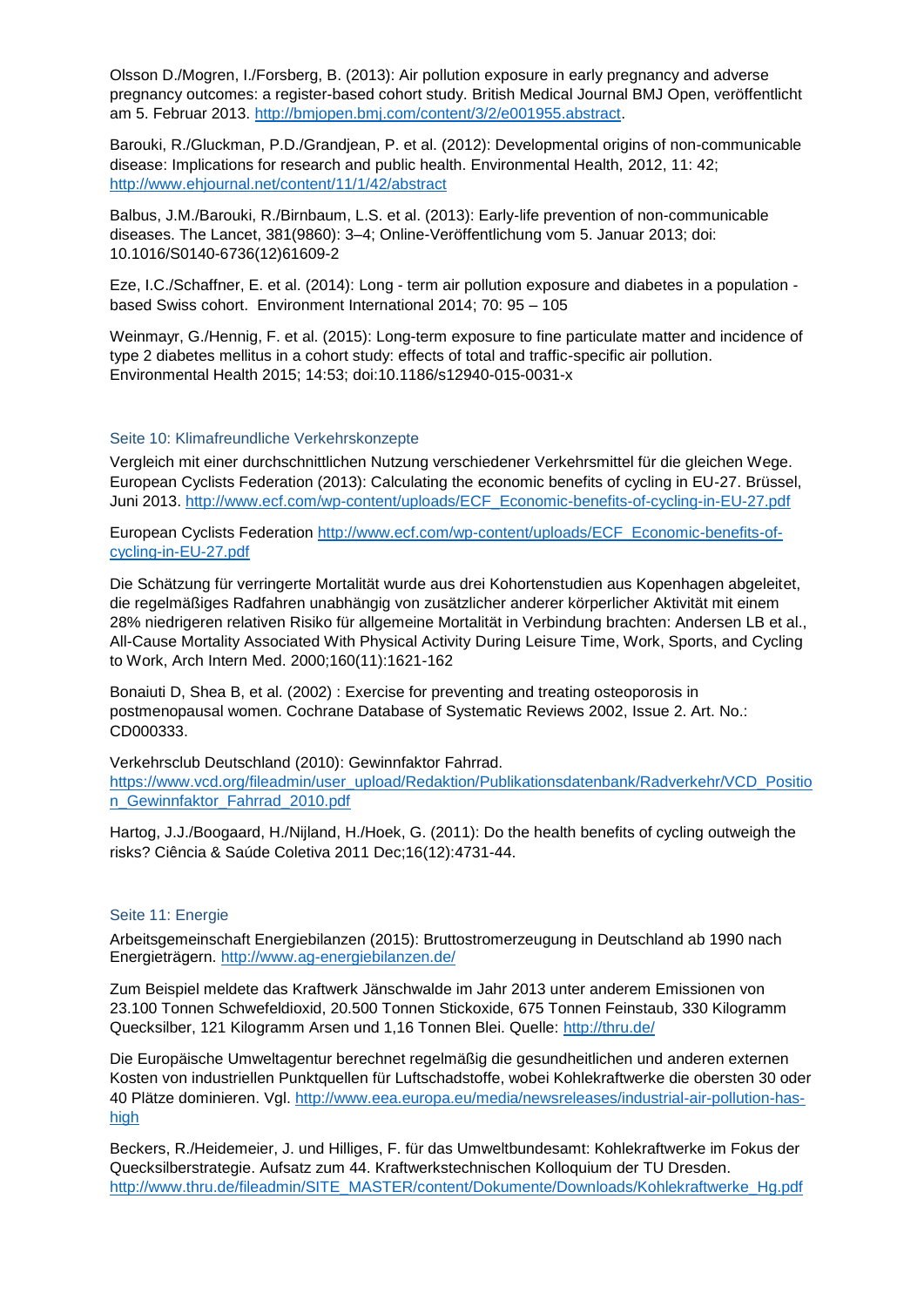WHO European Region (2013)Ö Review of evidence on health aspects of air pollution (REVIHAAP project) Technical report.

Thurston, G. D. et al. in National Particle Component Toxicity (NPACT) Initiative: Integrated Epidemiologic and Toxicologic Studies of the Health Effects of Particulate Matter Components (Eds. Lippmann, M. et al.) 127–166 (Health Effects Institute Research Report 177, Boston, 2013). <http://pubs.healtheffects.org/getfile.php?u=934>

Health and Environment Alliance (2013): Was Kohlestrom wirklich kostet. [http://www.env](http://www.env-health.org/IMG/pdf/heal_report_the_unpaid_health_bill_-_how_coal_power_plants_make_us_sick_finalpdf.pdf)[health.org/IMG/pdf/heal\\_report\\_the\\_unpaid\\_health\\_bill\\_](http://www.env-health.org/IMG/pdf/heal_report_the_unpaid_health_bill_-_how_coal_power_plants_make_us_sick_finalpdf.pdf) how coal power plants make us sick finalpdf.pdf

Preiss, P./Roos, J. und Friedrich, R. (2013): Estimating Health Risks caused by Emissions of Air Pollutants from Coal Fired Power Plants in Europe - Documentation of Methods and Results. Universität Stuttgart

Seiten 12 und 13: Landwirtschaft

WWF Deutschland: Klimawandel auf dem Teller. [http://www.wwf.de/fileadmin/fm-wwf/Publikationen-](http://www.wwf.de/fileadmin/fm-wwf/Publikationen-PDF/Klimawandel_auf_dem_Teller.pdf)[PDF/Klimawandel\\_auf\\_dem\\_Teller.pdf](http://www.wwf.de/fileadmin/fm-wwf/Publikationen-PDF/Klimawandel_auf_dem_Teller.pdf)

CE Delft (2012): Behavioural Climate Change Mitigation Options. Domain Report Food. [http://www.cedelft.eu/publicatie/behavioural\\_climate\\_change\\_mitigation\\_options\\_and\\_their\\_appropriat](http://www.cedelft.eu/publicatie/behavioural_climate_change_mitigation_options_and_their_appropriate_inclusion_in_quantitative_longer_term_policy_scenarios/1290) [e\\_inclusion\\_in\\_quantitative\\_longer\\_term\\_policy\\_scenarios/1290](http://www.cedelft.eu/publicatie/behavioural_climate_change_mitigation_options_and_their_appropriate_inclusion_in_quantitative_longer_term_policy_scenarios/1290)

WHO International Agency for Research on Cancer IARC: "Q. What types of cancers are linked or associated with eating red meat? A. The strongest, but still

limited , evidence for an association with eating red meat is for colorectal cancer. There is also evidence of links with pancreatic cancer and prostate cancer. Q. What types of cancers are linked or associated with eating processed meat? A. The IARC Working Group concluded that eating processed meat causes colorectal cancer. An association with stomach cancer was also seen, but the evidence is not conclusive." page 2, Q&A on the carcinogenicity of the consumption of red meat and processed meat. [http://www.iarc.fr/en/media-centre/iarcnews/pdf/Monographs-Q&A\\_Vol114.pdf](http://www.iarc.fr/en/media-centre/iarcnews/pdf/Monographs-Q&A_Vol114.pdf)

International Agency for Research on Cancer (2015): IARC Monographs evaluate consumption of red meat and processed meat. Press release, 26 October 2015, [https://www.iarc.fr/en/media](https://www.iarc.fr/en/media-centre/pr/2015/pdfs/pr240_E.pdf)[centre/pr/2015/pdfs/pr240\\_E.pdf](https://www.iarc.fr/en/media-centre/pr/2015/pdfs/pr240_E.pdf)

Fogelholm, M./Kanerva, N./Männistö, S. (2015): Association between red and processed meat consumption and chronic diseases: the confounding role of other dietary factors. Eur J Clin Nutr. 2015 Sep;69(9):1060-5. doi: 10.1038/ejcn.2015.63. Epub 2015 May 13.

Bund für Umwelt- und Naturschutz Deutschland: Ökologische Lebensmittel – gesünder und umweltfreundlicher. Website [http://www.bund.net/themen\\_und\\_projekte/landwirtschaft/service/besser\\_einkaufen/](http://www.bund.net/themen_und_projekte/landwirtschaft/service/besser_einkaufen/) abgerufen am 07.12.2015

Food and Agriculture Organization (2014): Agriculture, Forestry and Other Land Use Emissions by Sources and Removals by Sinks. 1990-2011 Analysis. FAO, Rome <http://www.fao.org/docrep/019/i3671e/i3671e.pdf>

European Environment Agency (2014): Air pollution country fact sheet 2014. Germany. [http://www.eea.europa.eu/themes/air/air-pollution-country-fact-sheets-2014/germany-air-pollutant](http://www.eea.europa.eu/themes/air/air-pollution-country-fact-sheets-2014/germany-air-pollutant-emissions-country-factsheet/view)[emissions-country-factsheet/view](http://www.eea.europa.eu/themes/air/air-pollution-country-fact-sheets-2014/germany-air-pollutant-emissions-country-factsheet/view)

Lelieveld, J./Evans, J.S. et al. (2015): The contribution of outdoor air pollution sources to premature mortality on a global scale. Letter, Nature 525:367-371, September 2015

Seiten 14 und 15: Gebäudebestand

Umweltbundesamt: Klimaneutraler Gebäudebestand 2050. [https://www.umweltbundesamt.de/sites/default/files/medien/378/publikationen/climate\\_change\\_06\\_20](https://www.umweltbundesamt.de/sites/default/files/medien/378/publikationen/climate_change_06_2016_klimaneutraler_gebaeudebestand_2050.pdf) [16\\_klimaneutraler\\_gebaeudebestand\\_2050.pdf](https://www.umweltbundesamt.de/sites/default/files/medien/378/publikationen/climate_change_06_2016_klimaneutraler_gebaeudebestand_2050.pdf)

Umweltbundesamt: Luftschadstoffemissionen nach ausgewählten Quellkategorien, für das Jahr 2013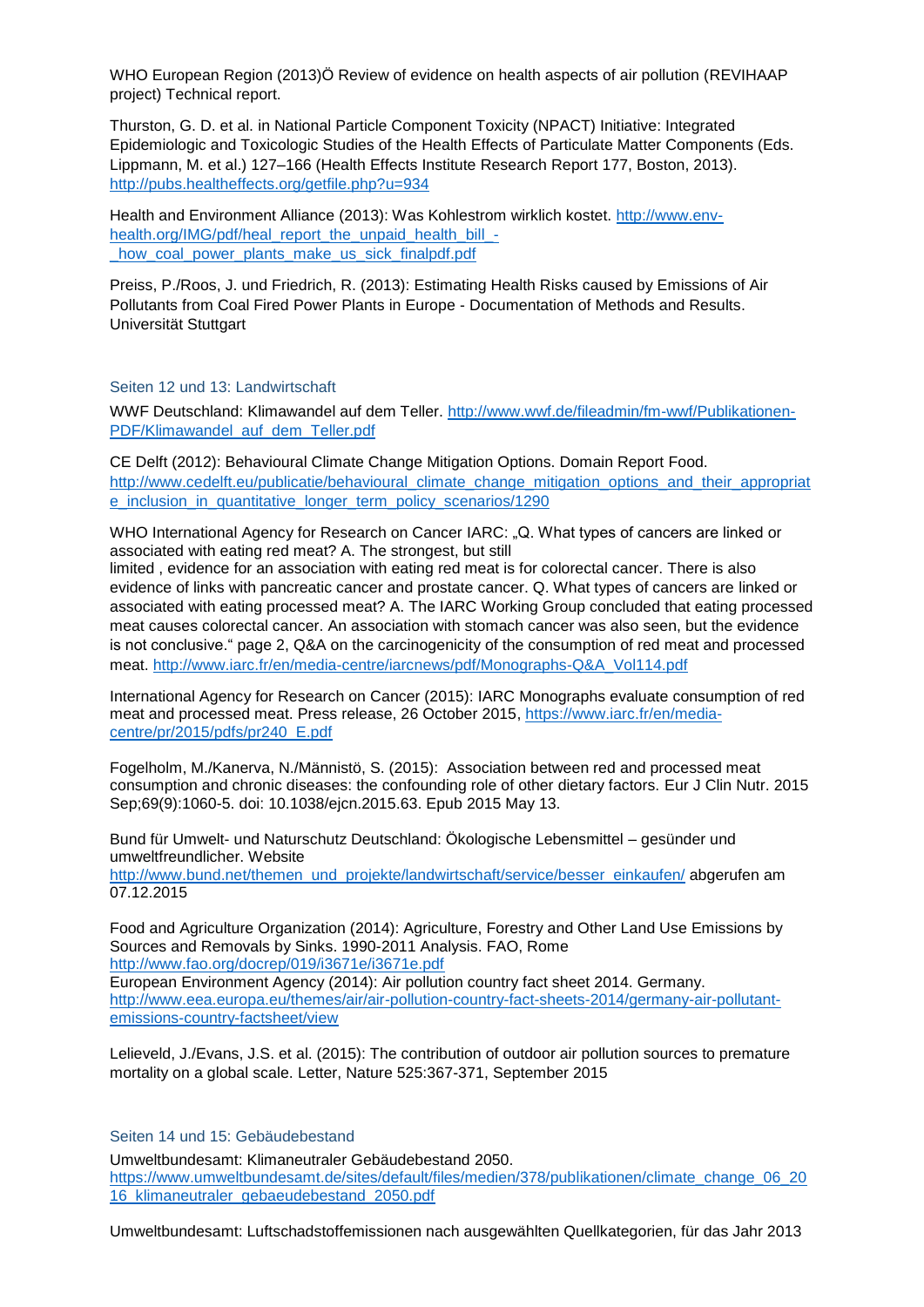WHO 2012: Environmental health inequalities in Europe. [http://www.euro.who.int/\\_\\_data/assets/pdf\\_file/0010/157969/e96194.pdf?ua=1](http://www.euro.who.int/__data/assets/pdf_file/0010/157969/e96194.pdf?ua=1)

Umweltbundesamt: Das Energie Sparschwein.

[https://www.umweltbundesamt.de/sites/default/files/medien/378/publikationen/das\\_energie](https://www.umweltbundesamt.de/sites/default/files/medien/378/publikationen/das_energie-sparschwein.pdf)[sparschwein.pdf](https://www.umweltbundesamt.de/sites/default/files/medien/378/publikationen/das_energie-sparschwein.pdf)

Eine Erhebung der gesundheitsbezogenen Risiken für Schadstoffe in der Innenrauluft findet sich in den Indoor Air Quality Guidelines der WHO aus dem Jahr 2010. http://www.euro.who.int/ data/assets/pdf\_file/0009/128169/e94535.pdf

Umweltbundesamt (2002): Leitfaden zur Vorbeugung, Untersuchung, Bewertung und Sanierung von Schimmelpilzwachstum in Innenräumen. [http://www.apug.de/archiv/pdf/Schimmelpilze\\_Leitfaden.pdf](http://www.apug.de/archiv/pdf/Schimmelpilze_Leitfaden.pdf)

#### Seiten 16 und 17: Klimawandelfolgen in Deutschland

Bundeministerium für Umwelt, Naturschutz und Reaktorsicherheit (2009): Dem Klimawandel begegnen - Die Deutsche Anpassungsstrategie. BMU, Berlin. Vergleiche auch: Robine JM, Cheung SL, Le Roy S, et al. (2008): Death toll exceeded 70,000 in Europe during the summer of 2003. Comptes Rendus-Biologies, 331(2):171-178

Umweltbundesamt (2015): Einfluss des Klimawandels auf die Biotropie des Wetters und die Gesundheit bzw. die Leistungsfähigkeit der Bevölkerung in Deutschland. [https://www.umweltbundesamt.de/sites/default/files/medien/378/publikationen/ug\\_06\\_2015\\_einfluss\\_d](https://www.umweltbundesamt.de/sites/default/files/medien/378/publikationen/ug_06_2015_einfluss_des_klimawandels_auf_die_biotropie_des_wetters_0.pdf) es klimawandels auf die biotropie des wetters 0.pdf

Zacharias, S./Koppe, C./Mücke, H. (2014): Influence of Heat Waves on Ischemic Heart Diseases in Germany. Climate 2014, 2(3):133-152, doi:10.3390/cli2030133

Zacharias, S./Koppe, C./Mücke, H. (2015): Climate Change Effects on Heat Waves and Future Heat Wave-Associated IHD Mortality in Germany. Climate 2015, 3(1):100-117, doi:10.3390/cli3010100

Burke, M./Hsiang, S.M./Miguel, E. (2015): Global non-linear effect of temperature in economic production. Letter in Nature, 527:235-239, 12 November 2015, doi:10.1038/nature15725

Robert-Koch-Institut (2013): Klimawandel und Gesundheit. Allgemeiner Rahmen zu Handlungsempfehlungen für Behörden und weitere Akteure in Deutschland, S.10ff. [https://www.rki.de/DE/Content/Kommissionen/UmweltKommission/Aktuelle\\_Informationen/Downloads/](https://www.rki.de/DE/Content/Kommissionen/UmweltKommission/Aktuelle_Informationen/Downloads/klimawandel_gesundheit_handlungsempfehlungen_2013.pdf?__blob=publicationFile) [klimawandel\\_gesundheit\\_handlungsempfehlungen\\_2013.pdf?\\_\\_blob=publicationFile](https://www.rki.de/DE/Content/Kommissionen/UmweltKommission/Aktuelle_Informationen/Downloads/klimawandel_gesundheit_handlungsempfehlungen_2013.pdf?__blob=publicationFile)

Durch höhere Temperaturen und eine verlängerte Vegetationszeit findet Ambrosia artemisiifolia die benötigte Reifezeit für keimfähige Samen, und produziert eventuell mehr Pollen. Bundesamt für Naturschutz (2008): Verbreitung der Beifußblättrigen Ambrosie in Deutschland. Problematik und Handlungsoptionen

aus Naturschutzsicht.<http://www.bfn.de/fileadmin/MDB/documents/service/skript235.pdf>

Aktionsprogramm Umwelt und Gesundheit (APUG): Klimawandel und Gesundheit, Webseite. <http://www.apug.de/umwelteinfluesse/klimawandel/index.htm>

Menne B (2015): Climate change and human health. In: EEA Signals 2015. Living in a changing climate. European Environment Agency<http://www.eea.europa.eu/publications/signals-2015>

#### **Weiterführende Literatur**

Allgemein:

Umweltbundesamt, Broschüre Klimaneutral Leben

<https://www.umweltbundesamt.de/publikationen/klimaneutral-leben>

sowie Hintergrundpapier Treibhausgasneutrales Deutschland im Jahr 2050

<https://www.umweltbundesamt.de/publikationen/treibhausgasneutrales-deutschland-im-jahr-2050>